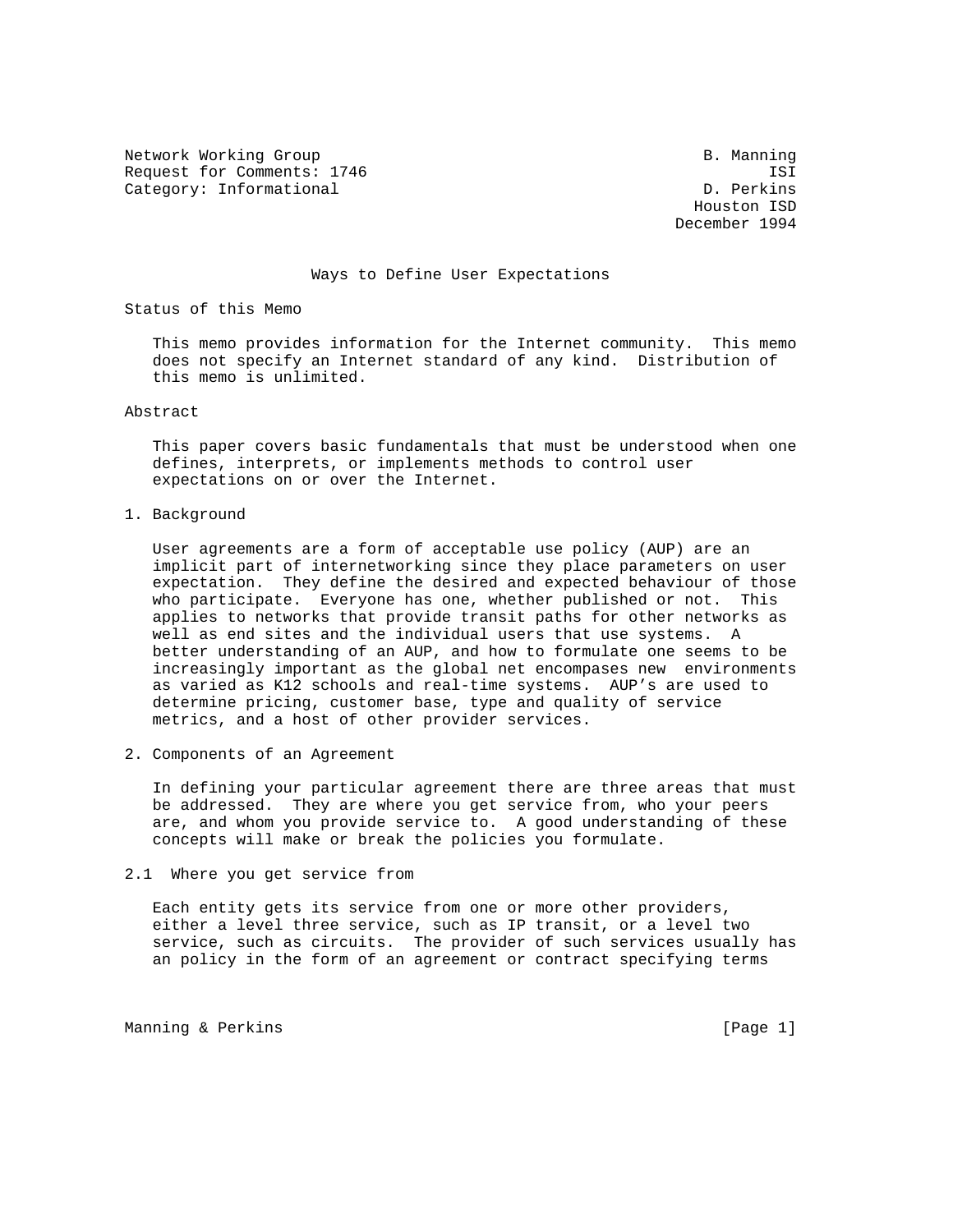and conditions of use. This forms the basis for the type of service offerings that you as an entity can provide. If you get service from several providers, all of them need to be considered in the formation of policy.

2.2 Who your peers are

 Are your policies consistent with those offered by your peers? In many cases, the formation of policy will define who your peers are. It is important to clearly identify which areas you intend to reach and the community you wish to be a contributing, productive part of. Once this is clear, formulate polices along those lines.

2.3 Who you provide service to

 It is required that you inform those who use your services just what your policies are. Without this information, it will be almost impossible for them to distinguish what to expect from your service offering. Without a clear policy it is possible that litigation may ensue. It is important to reflect community standards in the creation of policy.

3. Some Issues to consider

 IP provided services can be complex. They comprise both information and communication. In the formulation of policy it is critical that the policy provide for security and access to information and communication while ensuring that the resource use does not overburden the system's capabilities. These conflicting demands must be analyzed and a synthesis arrived at. This hints a fourth component of an AUP, that it has a method to extract compliance. This is so site specific that further analysis will not be attempted here.

Some items that should be considered in the formation of policy are:

| - privacy               | - morals & ethics            |
|-------------------------|------------------------------|
| - freedom of expression | - legal constraints          |
| - safety                | - harassment                 |
| - plagiarism            | - resource utilization       |
| - indemnification       | - targeted areas of interest |
| - expected behaviours   | - remedies and recourse      |

 This should not be considered as an exhaustive list but as pointers for those types of things to be considered when policy is formed.

Manning & Perkins (Page 2)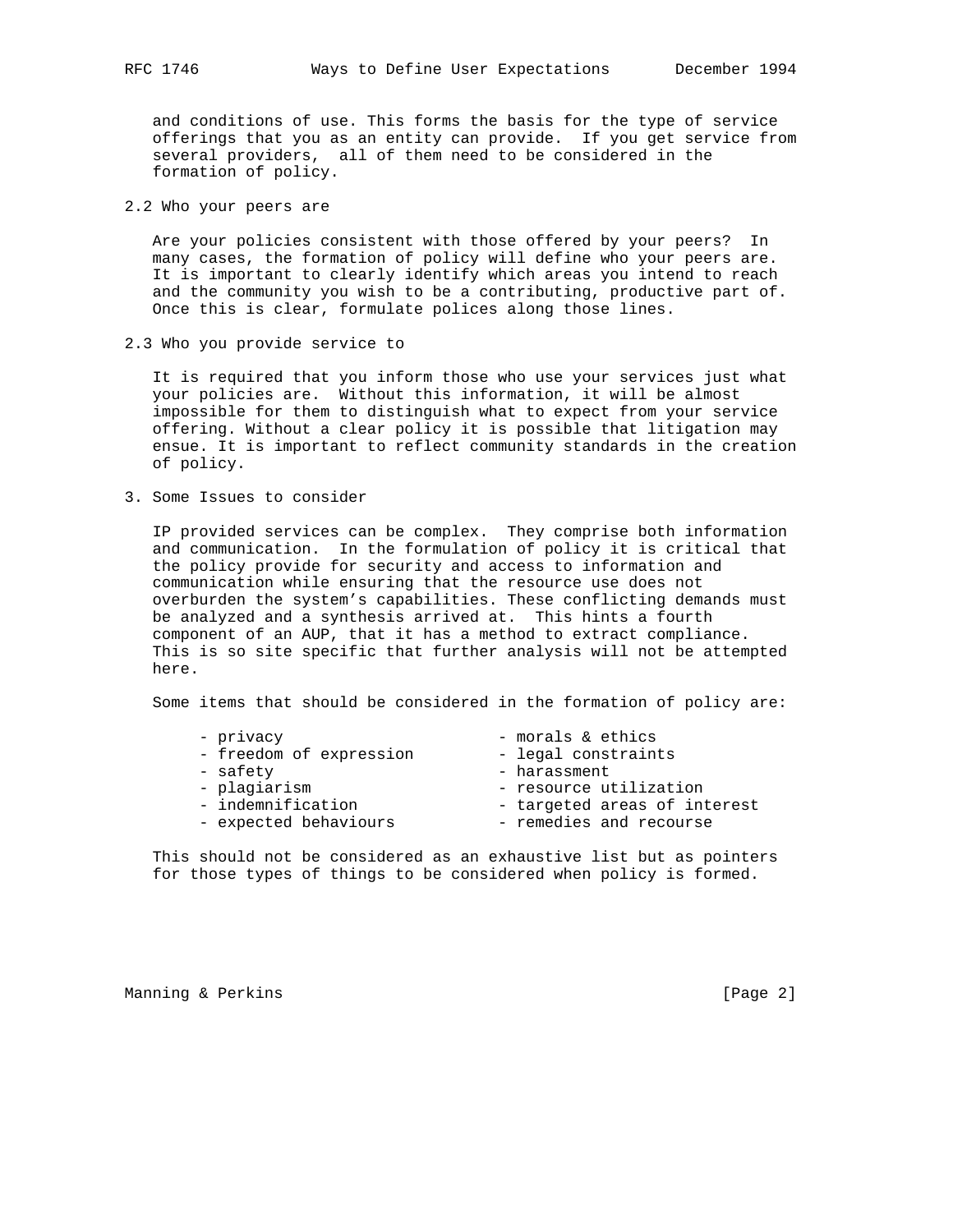# 4. Security Considerations

Security and Liability issues are not discussed in this memo.

5. Summary

 User Agreements are here to stay. As the Interconnected mesh of networks grows, the choices presented to end-users mandate that provider/user expectations are clearly presented. Use of these guidelines will help create a clearer, better defined environment for everyone.

Authors' Addresses

 Bill Manning USC/Information Sciences Institute 4676 Admiralty Way Marina del Rey, CA 90292

 Phone: 822-1511 EMail: bmanning@isi.edu

 Don Perkins Instructional Media Services Houston Independent School District 3830 Richmond Houston, TX 77027

EMail: dperkins@tenet.edu

Manning & Perkins (Page 3)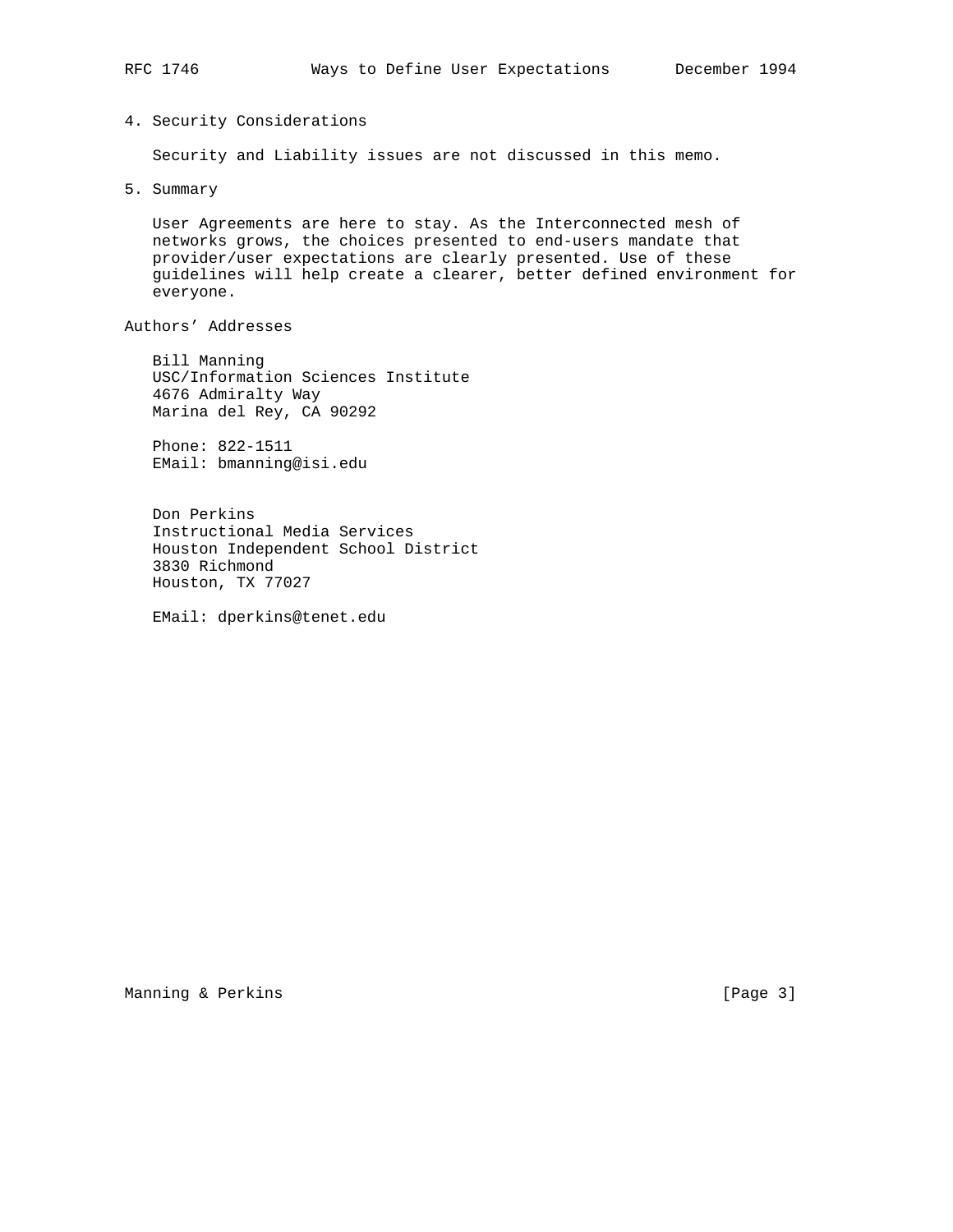Example

 For further reference on some acceptable use policies, see the following materials archived in Armadillo--The Texas Studies Gopher:

 Name=Acceptable and Unacceptable Use of Net Resources (K12) Type=1 Host=chico.rice.edu Port=1170 Path=1/More/Acceptable

or:

http://chico.rice.edu/armadillo

 If these resources are not available to you, you may want to review the attached policy and justification that is in use by an NSF sponsored project on K12 networking. It provides a view on the thinking process and actual Agreement that was worked out for this project.

The Internetworked School: A Policy for the Future\*

Barry J. Fishman and Roy D. Pea School of Education and Social Policy Northwestern University

Note:

 The CoVis Network Use Policy itself appears as an appendix to this article.

Introduction

 The next five years will radically change the ways that schools relate to the world around them as global computer networks--long the exclusive domain of higher education and private industry--link up to primary and secondary schools. The Internet, a network made up of many smaller contributing networks, represents a powerful educational resource unlike anything that precedes it. Its potential for education grows with the establishment of each new connection.

 For the first time, schoolchildren have the means for simple, direct contact with millions of adults in a forum that masks their physical youth and presents them as virtual equals. However, just as the new kid in school has to learn new social codes and rituals to fit in, schools must learn some of the practices and etiquette of the Internet. Of course, the established denizens of the Internet will soon have some adjusting to do as well, with thousands (or millions)

Manning & Perkins (Page 4)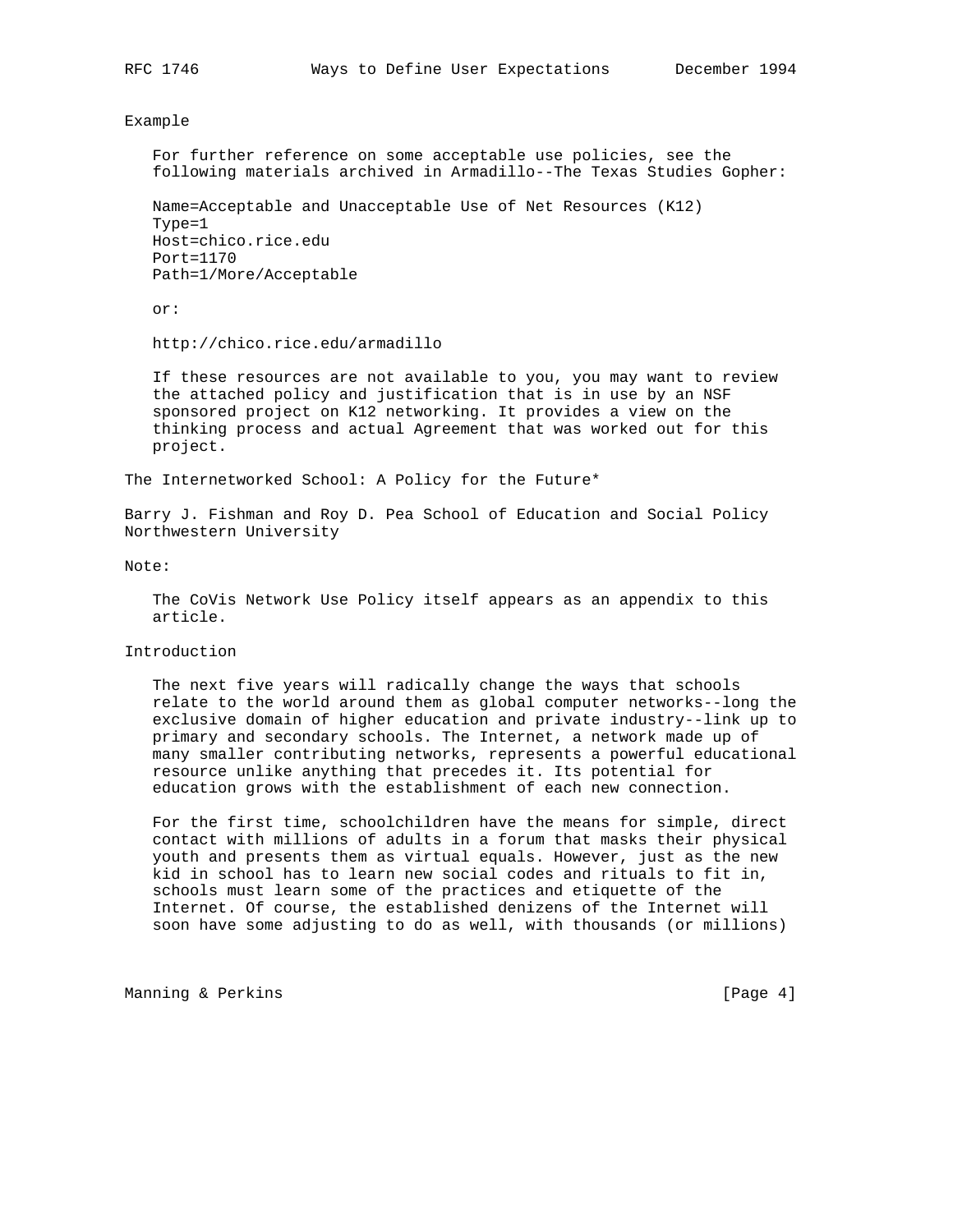of new kids knocking electronically at their doors. Since the Internet was not designed with children in mind, many potentially difficult issues must be discussed by both the education and the Internet communities.

 This article presents a framework for thinking about some of the issues that are essential to making the initial encounter between schools and the Internet successful. It also presents an excerpt of a policy that embodies our approach to resolving those issues.

### Expanding Access, Expanding Horizons

 For roughly the past decade, schools increasingly have participated in specialized computer networks such as the NGS/TERC Kidsnetwork, the Intercultural Learning Network, and FidoNet, as well as for profit services such as CompuServe, America Online, and Prodigy. The majority of these projects were conducted on networks, where teachers' or students' messages could not be read by anyone beyond a predetermined audience composed of other students and teachers. These projects made it possible for students and teachers to communicate with their peers in faraway places and pioneered some pedagogical uses of networks for computer-mediated communication and collaborative project work that will carry over to the Internet.

 Internetworking, however, goes beyond proprietary systems by joining a vast number of distinct networks into one large network, the Internet. As individual schools and bulletin boards are connected to the Internet, the number of people and services within easy reach increases exponentially. By one estimate, there are currently 19 million users of the Internet, with an annual growth rate approaching 80 percent. Furthermore, some of the Internet's most powerful communication tools are specifically designed so that any of these millions of people could join any conversation. The network's true power comes from the synergy of many dispersed minds working together to solve problems and discuss issues, and there is little in the way of hierarchy or control of the discourse.

 The schools' shift to internetworking systems involves critical technological, as well as pedagogical, issues. It requires a change in the school computing paradigm from centralized computing to distributed client-server systems, thus bringing about an administrative change in the nature of school computing. Many schools that currently have some kind of network access provide accounts only to teachers or administrators. Internetworking is fundamentally different--giving accounts, access, and therefore control directly to students.

Manning & Perkins (Page 5)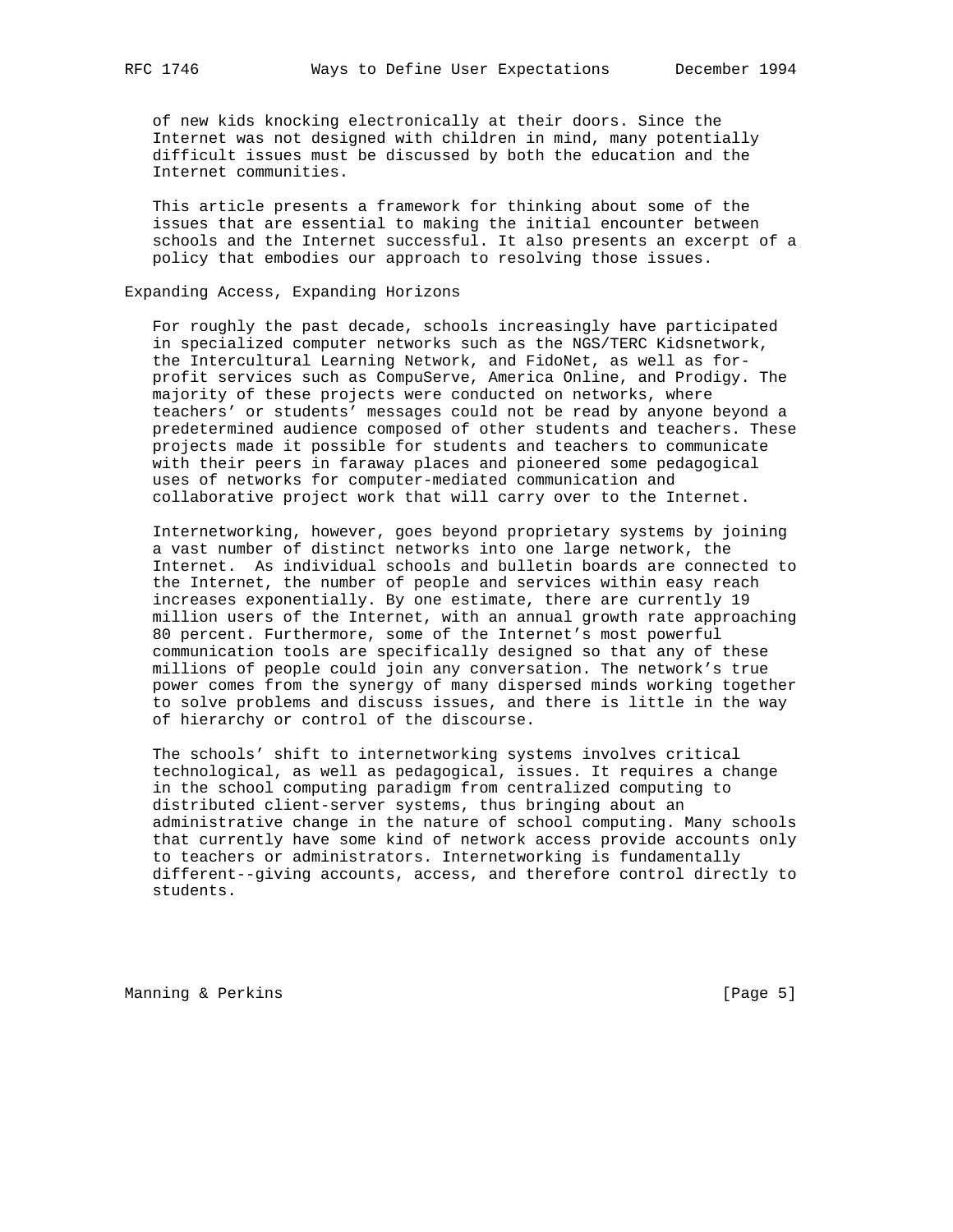There are numerous arguments for the pedagogical benefits of school internetworking. But what of the risks? What safety, liability, and, above all, educational concerns must be addressed before schools are ready to tap into the Internet? This policy is not intended as a document that sets limitations or restrictions. Rather, it is designed to facilitate and set guidelines for exploring and using the Internet as a tool for learning. The policy was written with the purpose and goals of the Internet as a background: support for open research and education in and among research and instructional institutions. The context for the policy was provided by the specific needs of a growing community of learners composed of students, teachers, scientists, and researchers. The networked environment must support collaboration and cooperation. Proper frameworks to support network navigation and information searching must be established. And because networks will continue to be a scarce educational resource for the foreseeable future, the policy also provides guidelines for maximizing the educational cost-benefit ratio for teachers and students.

Testbed for Change--The CoVis Project

 Our framework for considering internetworking issues is a project currently being conducted at the School of Education and Social Policy at Northwestern University. The Learning Through Collaborative Visualization Project, CoVis, is designed to reconceptualize and reconfigure high school science education. CoVis is a networking testbed funded by the National Science Foundation (NSF). Its goal is to enable project-based approaches to science by using low- and medium-bandwidth networks to put students in direct contact with practicing scientists and scientific tools. In CoVis, we are working with the types of network connections we believe will be common in schools in the near future.

 In the first phase of our project we are working with two Chicago area schools, Evanston Township High School in Evanston and New Trier High School in Winnetka. CoVis is deployed in 12 classes at the two high schools, involving three teachers at each school. Approximately 300 students are involved in the project: 100 freshmen, 100 sophomores and juniors, and 100 seniors, all enrolled in either earth science or environmental science classes. Each classroom contains six Macintosh Quadra computers with audio/video conferencing units linked to an internal ethernet, which is linked to Northwestern's ethernet by a primary-rate Integrated Services Digital Network bridge for telecommunications using the public-switched network. Additional computers are available for Internet use in computer labs at each school.

Manning & Perkins (Page 6)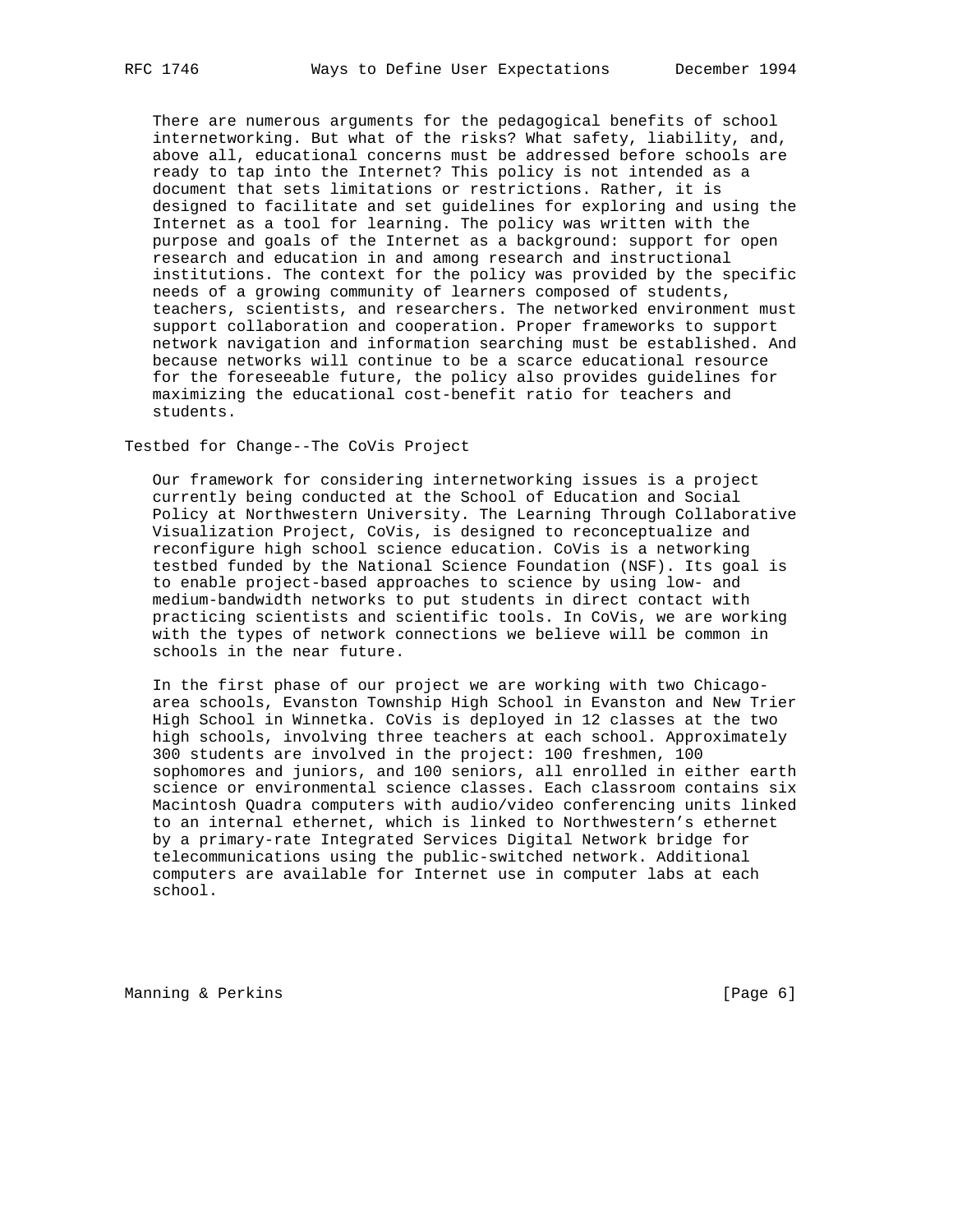The CoVis Network Community consists of students and teachers in CoVis classes, scientists who wish to collaborate on CoVis student projects, the researchers conducting the CoVis project, and other interested parties who are granted special accounts. In the CoVis classroom, each student is given an account that makes him or her a "full" member of the Internet community. This means two things: Each student has access to all Internet services with minimal mediation by teachers or other adults, and anybody with an Internet account can contact the students directly, again without mediation.

 In addition to the standard Internet resources, which include electronic mail, listservs, Usenet news discussion groups, Telnet, gopher, and file transfer, CoVis makes it possible for students to communicate with peers and scientists via video and audio conference tools and remote screen-sharing technology for synchronous collaborative work. Therefore, the CoVis Network Use Policy goes beyond the needs of the typical low-bandwidth internetworked school.

 As an NSF testbed, CoVis has the job of developing new frameworks for the use of internetworking. In seeking to understand problematic issues of networking, we turn both to other projects--Bolt Beranek and Newman's work with the Ralph Bunche computer-minischool in New York; AT&T's Learning Circles; and TERC's LabNet project--and to analogous situations extant in schools. Our attention thus is placed on the development of a policy to establish ground rules for the students who will be introduced to the Internet.

The Need for a Proactive Policy

 Exciting or revolutionary educational programs too often are derailed. In the 1970s, Jerome Bruner's curriculum Man: A Course of Study (MACOS) was at the center of a political and ideological firestorm that prevented its implementation in many schools. The experience of the MACOS developers taught us that it makes sense to spend time in the initial stages of a project trying to determine what challenges might arise to an educational innovation in order to avoid, preempt, or co-opt them.

 In March 1993, the Communications Policy Forum, a nonpartisan group of telecommunications stakeholders convened by the Electronic Frontier Foundation, met on the issues of Internet services for the K-12 educational community. The forum concluded that services should be provided only to schools that would indemnify the service providers. It also recommended that a warning statement be developed to advise schools of the presence of materials on the Internet that may be deemed inappropriate for minors.

Manning & Perkins (Page 7)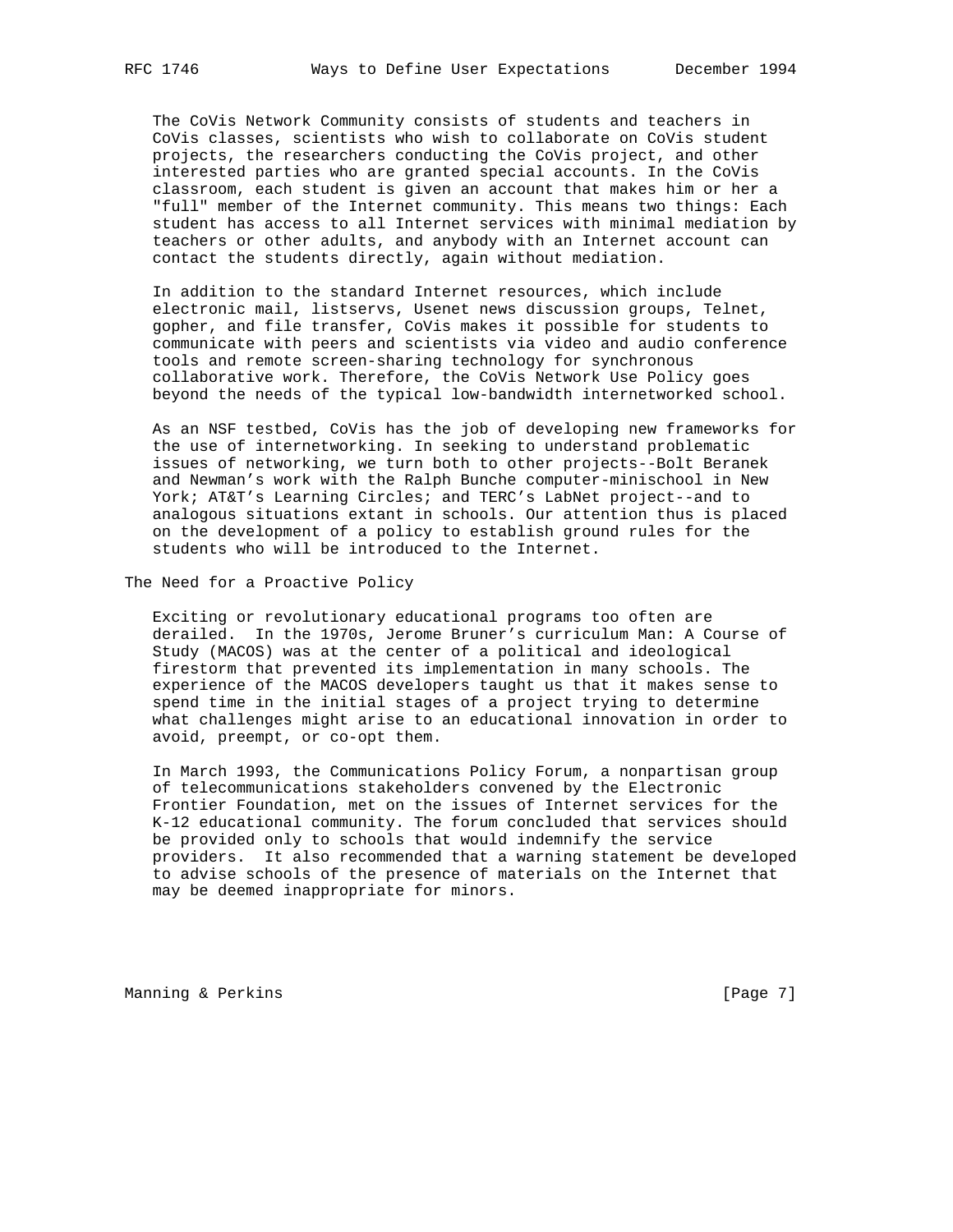We believe that it is not enough to devise a policy designed to protect schools and service providers, although our policy also speaks to those roles. In this policy designed to guide students through some of the social complexity presented by the Internet, we created guidelines to alert novice users of established expectations and practices. Because the Internet is somewhat anarchic in its daily commerce, it is necessary to define a safe local space, or identity, for a school network where students can feel like members of a supportive community. The goal of establishing the boundaries of our own community forms the framework of our policy.

#### Issues and Analogies

 The kinds of issues posed by internetworking are not new. Similar issues have been debated by schools many times before, from creation science to dress codes. These concerns resurface in the availability of networked material that some parents, teachers, or students might find objectionable, pornographic, or otherwise inappropriate. Although the actual percentage of materials in this category is small, their mere presence draws plenty of media attention. Consider this lead-in to a story about graphic material that can be retrieved through the Internet, published in the Houston Chronicle in 1990:

 "Westbury High School student Jeff Noxon's homework was rudely interrupted recently when he stumbled across the world's most sophisticated pornography ring....It was supported by taxes and brought into town by the brightest lights of higher education."

 While some are shocked, an alternative interpretation might point out that in using a valuable resource provided by the local university, a high school student chose to view material that many (including regular Internet users) find objectionable. Educators must understand that, as a byproduct of introducing internetworking, schools likely will have to justify student use of network resources to a public that does not understand the medium or its utility to education. By seeking out analogous situations and applying them to the development of our network use policy, we believe it is possible to establish frameworks for responding to these challenges. We found several significant analogies.

 \* American Library Association (ALA). In considering information access issues, the most striking and informative analogy is to a remarkable set of documents built around the ALA's Library Bill of Rights of 1980. It is not farfetched to consider the Internet, at least in part, as a vast digital library. After all, the electronic database and information search tools it employs are rapidly becoming part of new school media centers, and many public and school libraries are beginning to offer some type of network access to their

Manning & Perkins **Manning American** Page 8]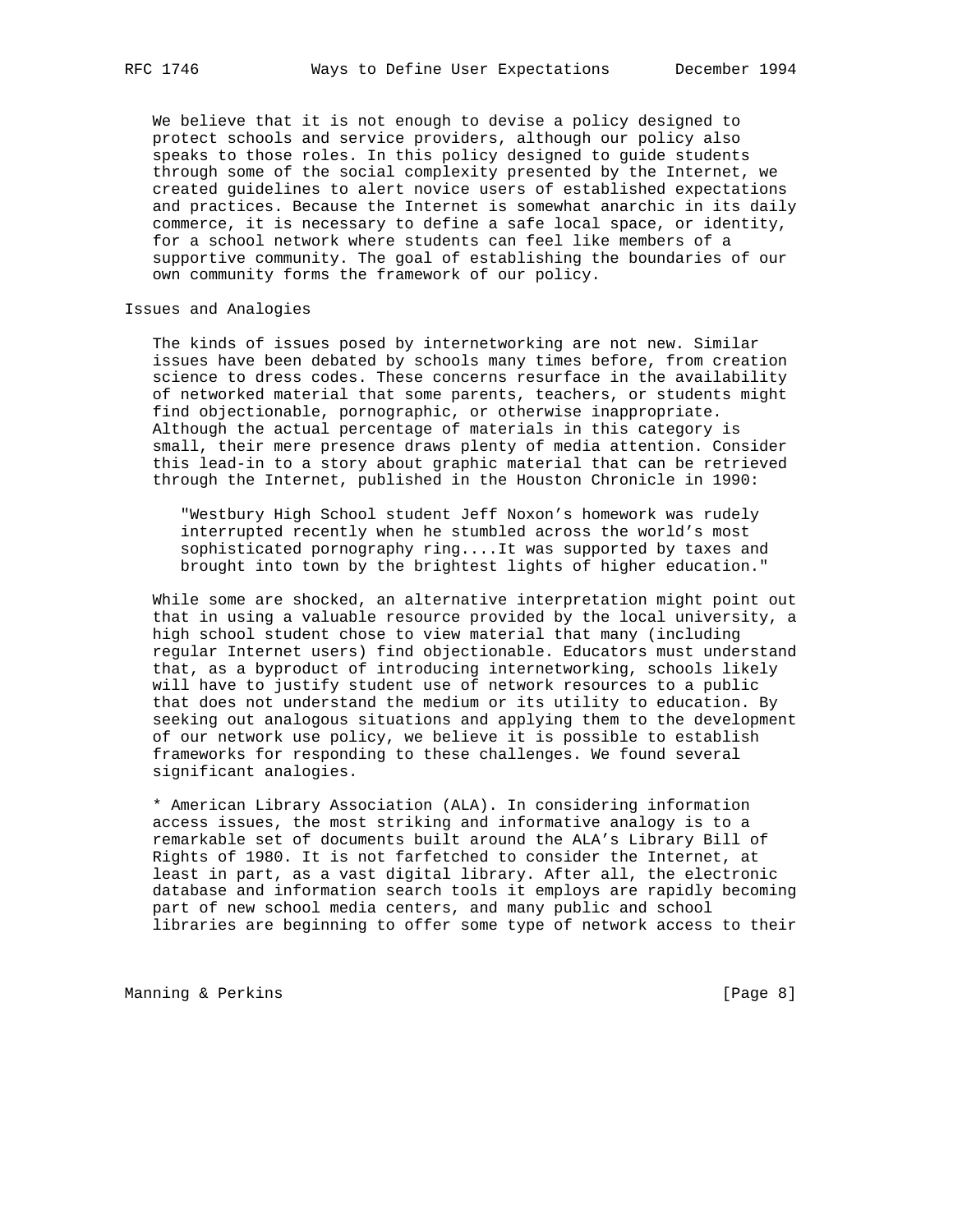patrons.

 The ALA documents state, "Attempts to restrict access to library materials violate the basic tenets of the Library Bill of Rights." However, they add, what goes into the library collection should be chosen thoughtfully and with an eye toward instructional goals. School librarians are bound to devise collections that "are consistent with the philosophy, goals, and objectives of the school district," and they must "resist efforts by individuals to define what is appropriate for all students or teachers to read, view, or hear." Similarly, tools used to access the network must be designed to direct access to materials that support curricular concerns. Thus, the interface to the network embodies the notion of a library collection. In a school network policy, the "intent of the collection" should be clearly reflected in a statement of purpose for the network.

 Directly addressing the information access needs of children, the ALA opposes attempts to limit access based on the age of a library user. "Librarians and governing bodies should maintain that parents--and only parents--have the right and the responsibility to restrict the access of their children--and only their children--to library resources," it states.

 While we in the CoVis Project have some ability technologically to restrict what is in our Internet "collection," it is virtually impossible to prevent students from accessing materials whose presence we never anticipated while preserving the students' status as full members of the Internet community. In this way, the Internet is fundamentally different from a relatively static library collection. Following the lead of the ALA, however, we believe that the precise limits placed upon students' access cannot be formalized by the school policy. Instead, it is the students' responsibility to adhere to the standards set by their parents.

 \* American Society for Information Science (ASIS). The code of ethics of ASIS provides another informative analogy, this one speaking to issues of professionals' responsibilities to both individuals and society. Where individuals are concerned, information professionals- -a designation we believe should be applied to teachers--must strive both to "protect each information user's and provider's right to privacy and confidentiality" and "respect an information provider's proprietary rights." With respect to society, information professionals should "serve the legitimate information needs of a large and complex society while at the same time being mindful of [the] individual's rights." They also should "resist efforts to censor publications."

Manning & Perkins **Manning American** (Page 9)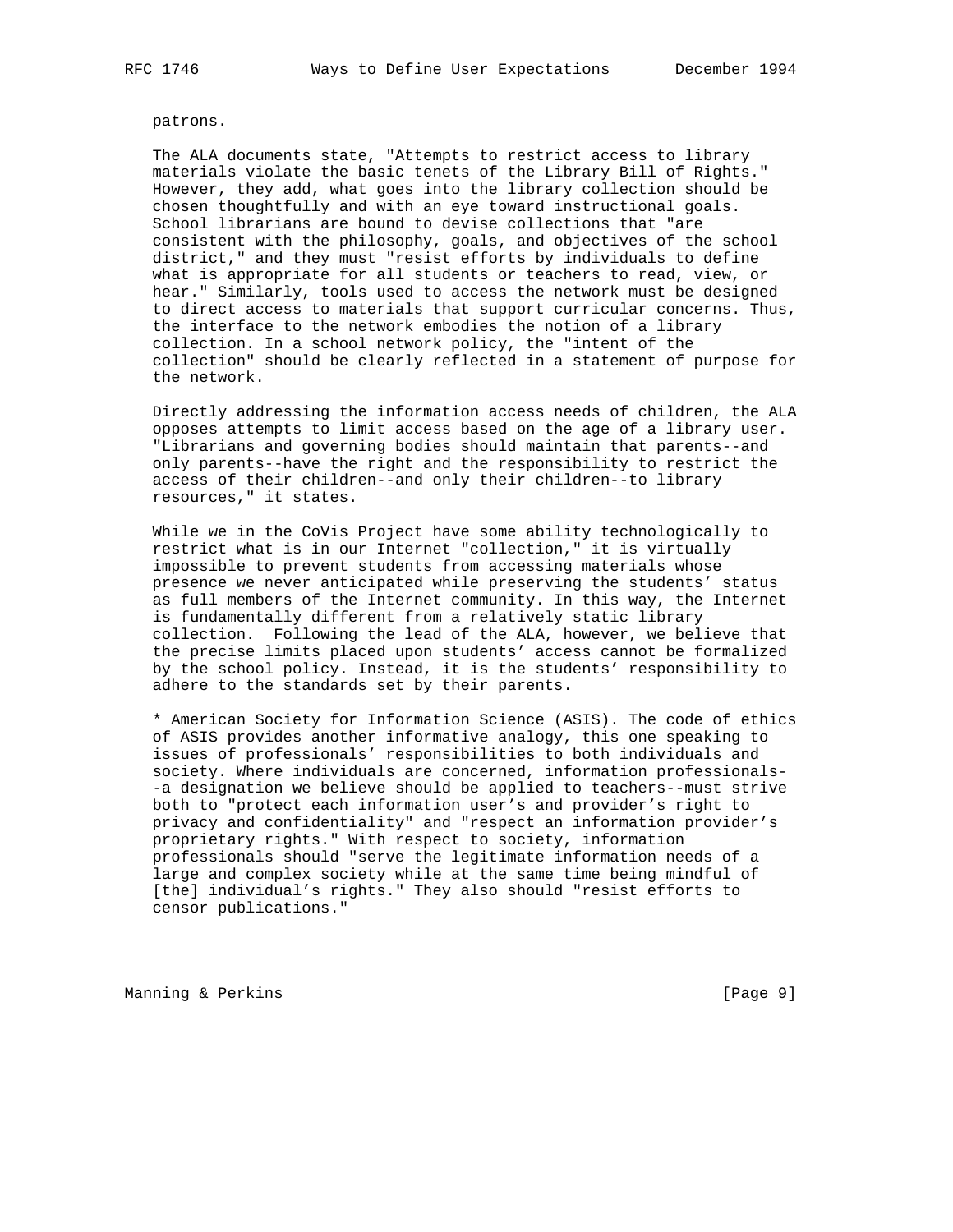The ASIS code speaks directly to issues of electronic mail privacy. We believe that students and teachers must feel certain that their communications are private. In many electronic mail systems currently used in schools, the teacher must act as an intermediary between the school and the outside world. When students are "full" members of the Internet, mail is sent directly to the outside world with no human mediation. As a rule, such communications should be private, and the network policy must make explicit any reasons for teachers or researchers to have access to message content. Users must be made aware of times and circumstances under which private mail may be monitored.

 \* Prodigy. Privacy in electronic mail communications seems like a straightforward issue--it is analogous to the U.S. mail. But what about network bulletin boards or Internet newsgroups? Posting a message in one of these public information exchanges may raise questions of freedom of expression among students and other network users, but no more than in any other public forum.

 One approach to dealing with this issue was described in the Wall Street Journal's technology supplement of November 15, 1993. Prodigy, a dial-up bulletin-board service jointly owned by IBM and Sears, has a strict editorial policy for both its public forums and its members' private email exchanges. Prodigy employs editors who screen every message before it is posted, sometimes delaying posting by up to 40 hours. It also uses special software to screen messages for what it deems objectionable language. The result is a lowest-common denominator approach to what is acceptable or unacceptable material.

 This approach undervalues the maturity of Prodigy's users. In the CoVis classroom, we want to strive to develop students' maturity, and in order to learn these lessons, they must feel that their message content is under their own control. To let students know what level of behavior is expected of them, we are very clear about the use of offensive, obscene, or inflammatory language on the network. These guidelines are not unfamiliar to the students in CoVis, as their local school codes of conduct include the same admonitions. Offensive messages posted by students are not ejected from the network. However, students can lose their privileges on the network if they post such messages (a significant disincentive for CoVis students), and they are encouraged to post a retraction or apology once they understand why their message was problematic. These interventions are only initiated upon the complaint of another user, not as part of an explicit editorial policy.

 \* School Conduct Codes. Every school has a code of conduct for its students that details appropriate school behavior, outlines rights, and sets expectations for students. Because the CoVis Network is used

Manning & Perkins (Page 10)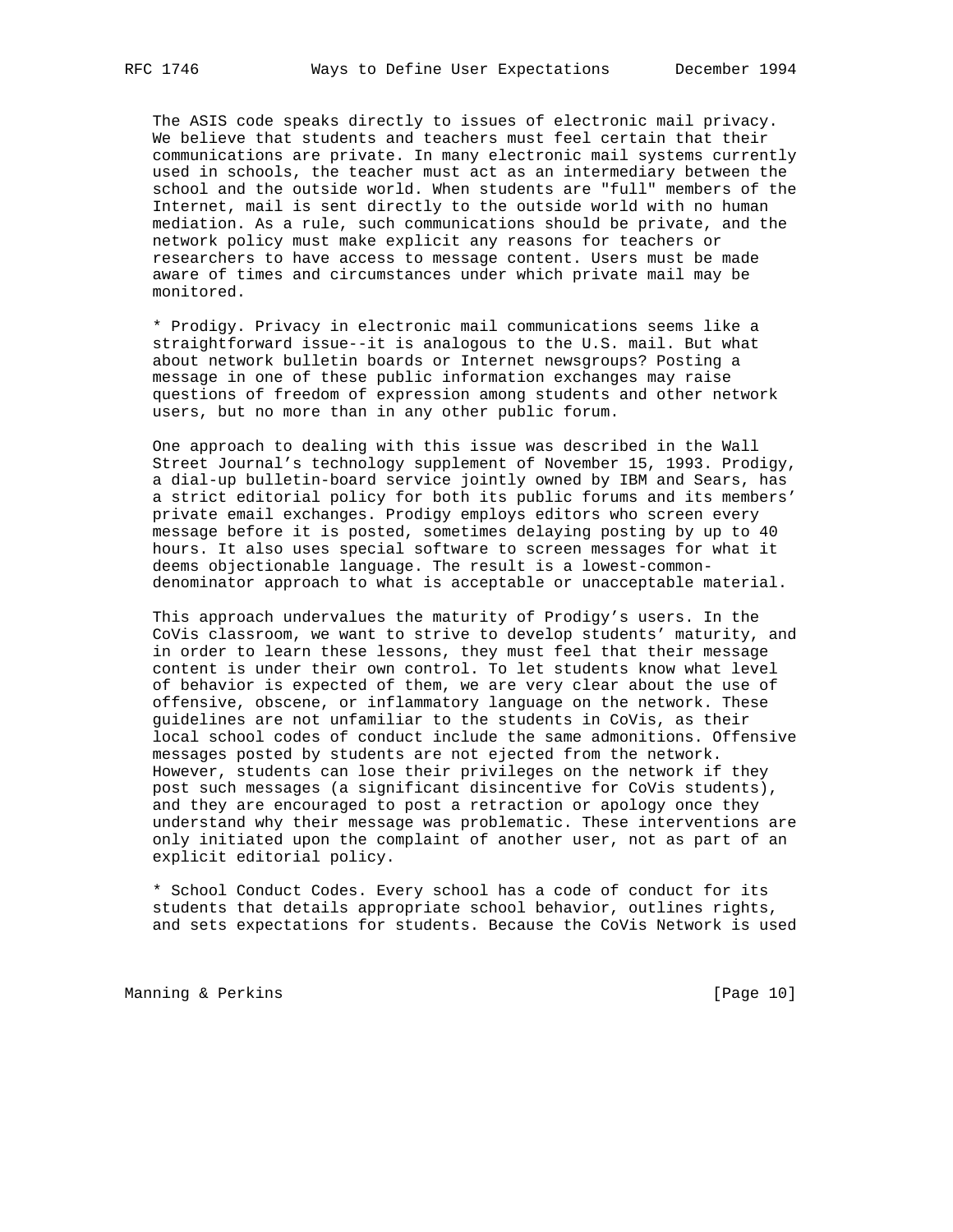as part of a school activity, the school's code of conduct applies to network activities. Thus, we believe the network use policy should be an extension of the school's policies. An important part of the development of the CoVis Network use policy was a close reading of the participating high schools' codes of conduct. For example, at one of our high schools, special rules against vandalism of computer equipment and unauthorized access to information exist. These rules cover such important concepts as computer piracy, hacking, and other tampering with hardware or software. Both CoVis schools have codes warning students that use of harassing or abusive language is unacceptable, as is obscenity. At the same time, both high schools place a high value on students' right to freedom of expression and outline the dimensions of that right in some detail.

 \* Field Trips. All of the rules that apply to student conduct in school also apply when the students are off campus on field trips. The Internet offers many opportunities for virtual field trips to distant locations, and CoVis adds a new twist to this genre with the addition of full audio and video connections to remote locations. Students in the CoVis community will be able to "visit" the Exploratorium in San Francisco, directing a remote camera around the exhibit floor and engaging in conversations with guides and other museum visitors. It is important that students realize they act as ambassadors for their school in such encounters, and our policy states this explicitly. Currently, parental permission slips are required before students may take field trips. At one of our participating high schools, such slips are required even for "trips" within the school building. Is there a precedent for extending the concept of permission slips to the virtual field trip? We do not believe so, but we do recognize the importance of written information alerting parents to interesting or innovative school activities.

Beyond the Barriers

 Barriers to internetworking in schools are being lowered every day, and soon electronic bulletin boards may be as familiar to the American classroom as blackboards. Educators are encouraged by continuing developments that make the Internet accessible to schools. This is accomplished in part through commercial networks such as America Online and Delphi and by the decreasing costs of modems and communications software. With the cooperation of nearby universities, dial-up Internet connections can now be obtained for an investment of under \$100 per existing computer.

 Schools will find tremendous new opportunities for enhancing, extending, and rethinking the learning process with the advent of internetworking. But will they be ready to face the challenges? To date, schools have had little experience with advanced

Manning & Perkins [Page 11]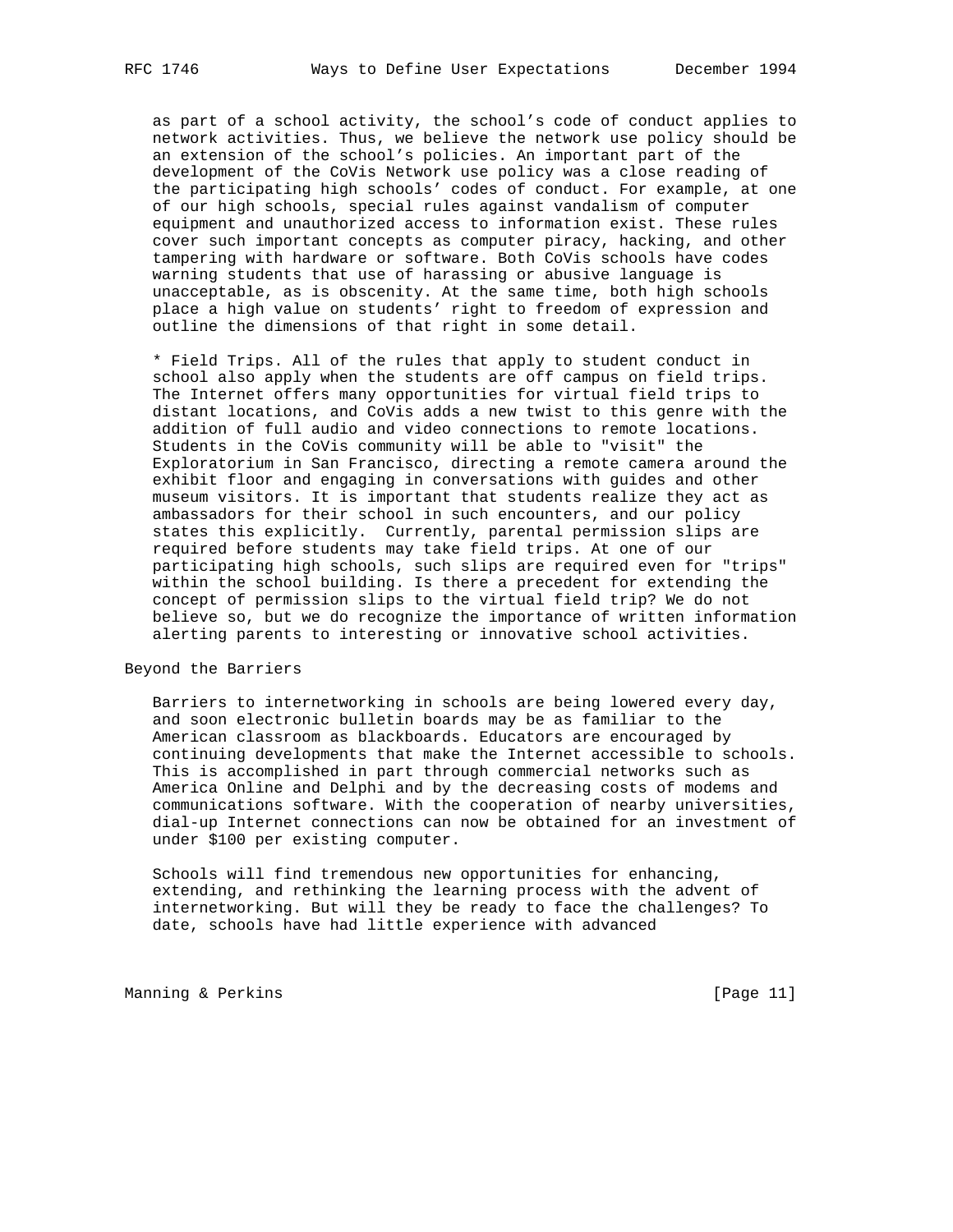telecommunications technologies. Many classrooms still lack even such basic tools as telephones. Given the general lack of communication even between classrooms in the same school, it will not be easy for schools to join in the fast-paced discourse of the Internet. The CoVis Project has taken a proactive stance toward the issues that internetworking raises for schools with the development of a network-use policy based upon the best lessons available. We invite feedback on our policy and offer it as a contribution to this exciting and rapidly developing area of educational technology.

 Barry J. Fishman is a Ph.D. student in the Learning Sciences program of the Northwestern University School of Education and Social Policy. Roy D. Pea is Dean of the School and John Evans Professor of the Learning Sciences at Northwestern. They acknowledge the assistance of Laura D'Amico, Larry Friedman, Paul Reese, and Dick Ruopp in the preparation of this article. Their research is supported in part by National Science Foundation Grant MDR-9253462.

 Margin Notes: Electronic versions of the original texts of American Library Association, American Society for Information Science, and Houston Chronicle documents can be found at FTP (file transfer protocol) address ftp.eff.org, in the pub/academic/library/directory.

 The Communications Policy Forum meeting is reported on by Andrew Blau in the EFFector 5(4), also available from ftp.eff.org in the /pub/EFF/newsletters directory. Statistics about the Internet are available from ftp.nisc.sri.com, in the /pub/zone directory. Both of these FTP sites can also be reached via gopher.

For further reading:

 Roy Pea, "Distributed Multimedia Learning Environments: The Collaborative Visualization Project," Communications of the ACM (May 1993).

 Denis Newman, Susan Bernstein, and Paul A. Reese, "Local Infrastructures for School Networking: Current Models and Prospects," Bolt Beranek and Newman Tech Report No. 7726 (1992).

 Richard Ruopp, Shahaf Gal, Brian Drayton, and Meghan Pfister, LabNet: Toward a Community of Practice (Hillsdale, NJ: Erlbaum, 1993).

Manning & Perkins [Page 12]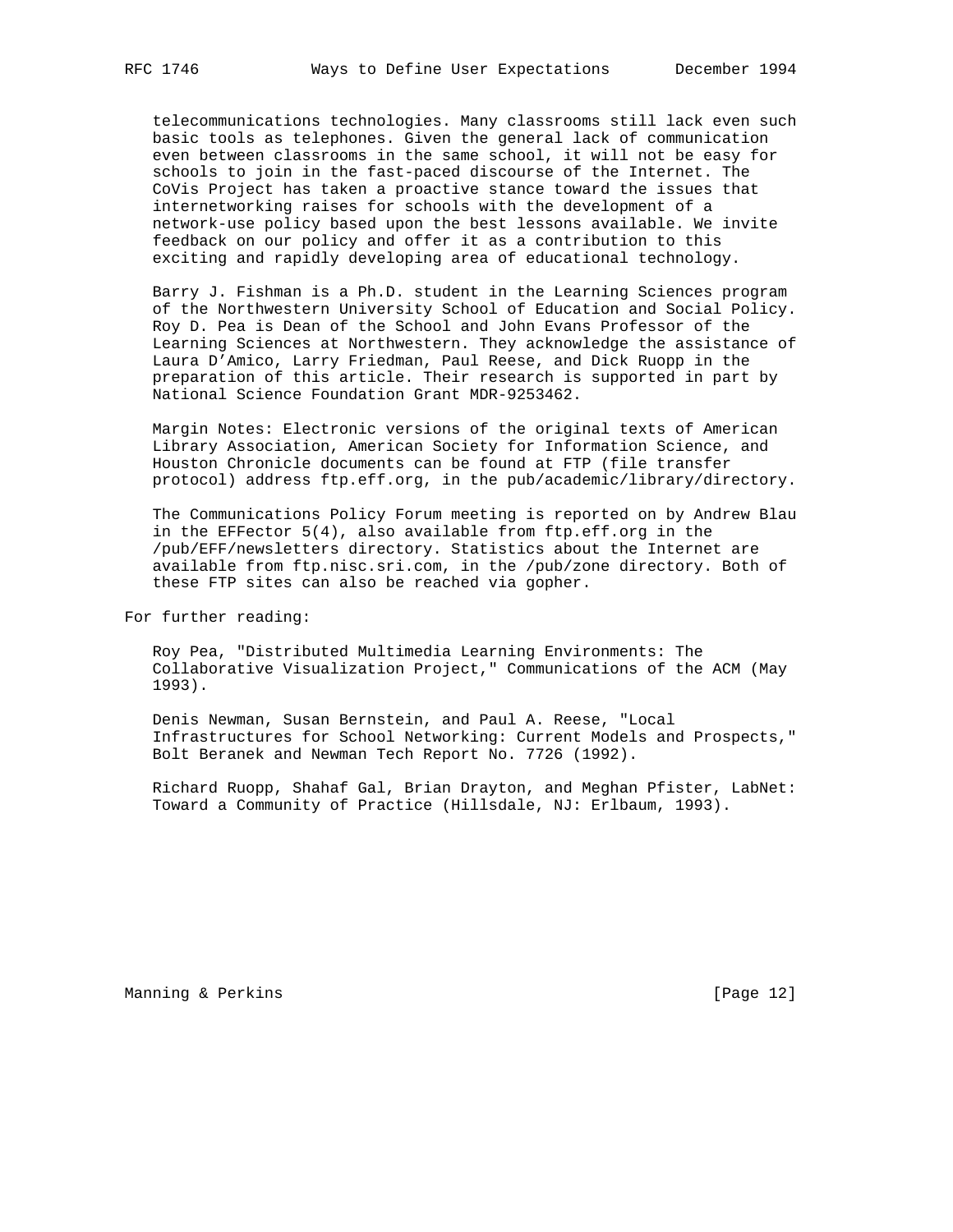APPENDIX: THE COVIS NETWORK USE POLICY

A. Mission Statement

 The Learning Through Collaborative Visualization Project (CoVis) was established to explore project-enhanced science learning supported by advanced computing applications in a secondary school environment. As such, the computer network environment supported by the project (the CoVis Network) is designed to enhance the learning and teaching activities of the participating science classrooms at New Trier and Evanston Township High Schools. The term "network" in this document refers to a number of computers and other electronic tools that are connected to each other for the purpose of communication and data sharing. CoVis is a National Science Foundation (NSF) funded research project, and use of the network is therefore provided to allow the study of its impact on learning and teaching.

1. Purpose of the Internet

 The Internet (a global network made up of many smaller contributing networks) and its services are intended to support open research and education in and among US research and instructional institutions, plus research arms of for-profit firms when engaged in open scholarly communication and research. Use for other purposes, e.g., for-profit activity or extensive personal business, is not acceptable.

2. Purpose of the CoVis Network

 The purpose of the CoVis Network is to facilitate communications and collaboration between members of the CoVis community. Network use is primarily intended for the support of project work conducted for participating CoVis classes, and far less significantly for other purposes that students and teachers determine to be of educational value. The CoVis Network has limited resources, and CoVis classrooms have limited time available for network- supported teaching and learning activities. Any use of the network which adversely affects its operation in pursuit of teaching and learning or jeopardizes its use or performance for other community members is prohibited, and may result in the loss of network privileges.

B. Services Available on the CoVis Network

 The CoVis Network consists of a variety of computing equipment, software, and network connections. This section describes the primary tools and services approved for use in the CoVis Network. Other tools may be used, but may not be supported by the system

Manning & Perkins [Page 13]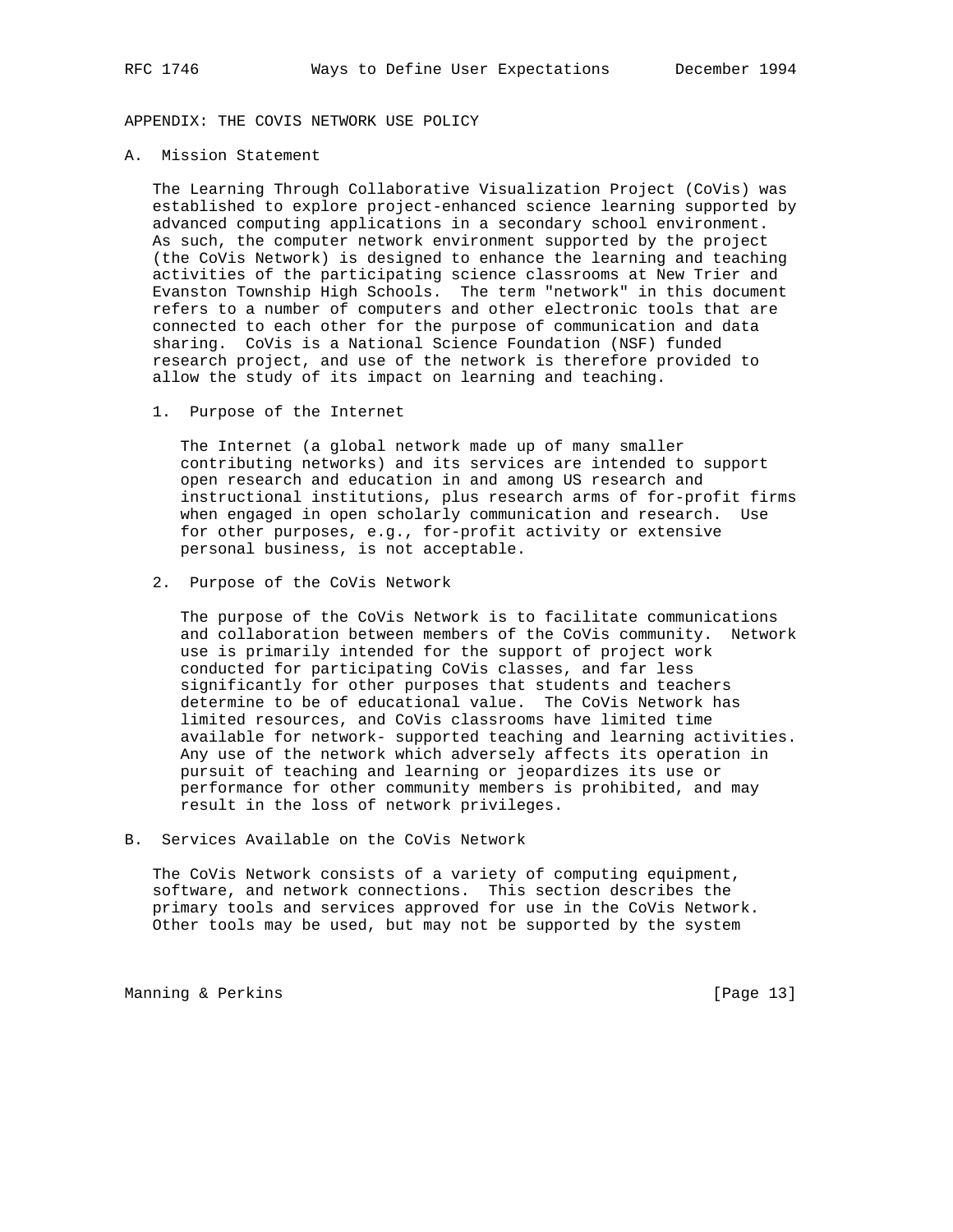administrators:

 1. Cruiser Videoconferencing. Cruiser is a tool designed to allow video and audio connections between two people, each of whom must have a Cruiser station and access to the CoVis network. Cruiser conversations are private;

 2. Timbuktu Screen-Sharing. Timbuktu is a commercial software product that allows a Macintosh user to view or control another Macintosh computer remotely (with the remote user's permission). This is designed to allow two or more people to work together over the CoVis Network. Timbuktu sessions are private;

 3. Collaborative Notebook. The Notebook is a personal or group workspace designed to support project work in CoVis classrooms. Work done using the notebook may be either private or public, as designated by the user. Users should be careful to note whether they are working in a private or a public portion of the notebook.

 4. General-Use Internet Tools. These include, but are not limited to, the following:

 a) Electronic Mail, or email. Email is just like regular mail, except instead of paper, you use the computer. Email correspondence is considered private. The CoVis Project uses a program called "Eudora" for sending and receiving mail.

 b) Listservs. A listserv is a means to broadcast an email message to many users for the purpose of maintaining a discussion list. Although listserv messages are transmitted via email, correspondence is public, so extra care should be used when participating. The program called "Eudora" would be used for participating in a listserv.

 c) Network News. Netnews is a communications tool for large group discussion. Netnews is essentially similar to a listserv, except that it does not use email as the means of communication. Instead, you use software called a "news reader" to read and post messages to the appropriate groups. Newsgroups are very public, and should be used thoughtfully. The CoVis project employs a program called "NewsWatcher" for reading and posting news.

 d) File Transfer Protocol, or FTP. File Transfer Protocol is a means of moving files between computers on the Internet. The CoVis project employs a program called "Fetch" for doing this.

Manning & Perkins [Page 14]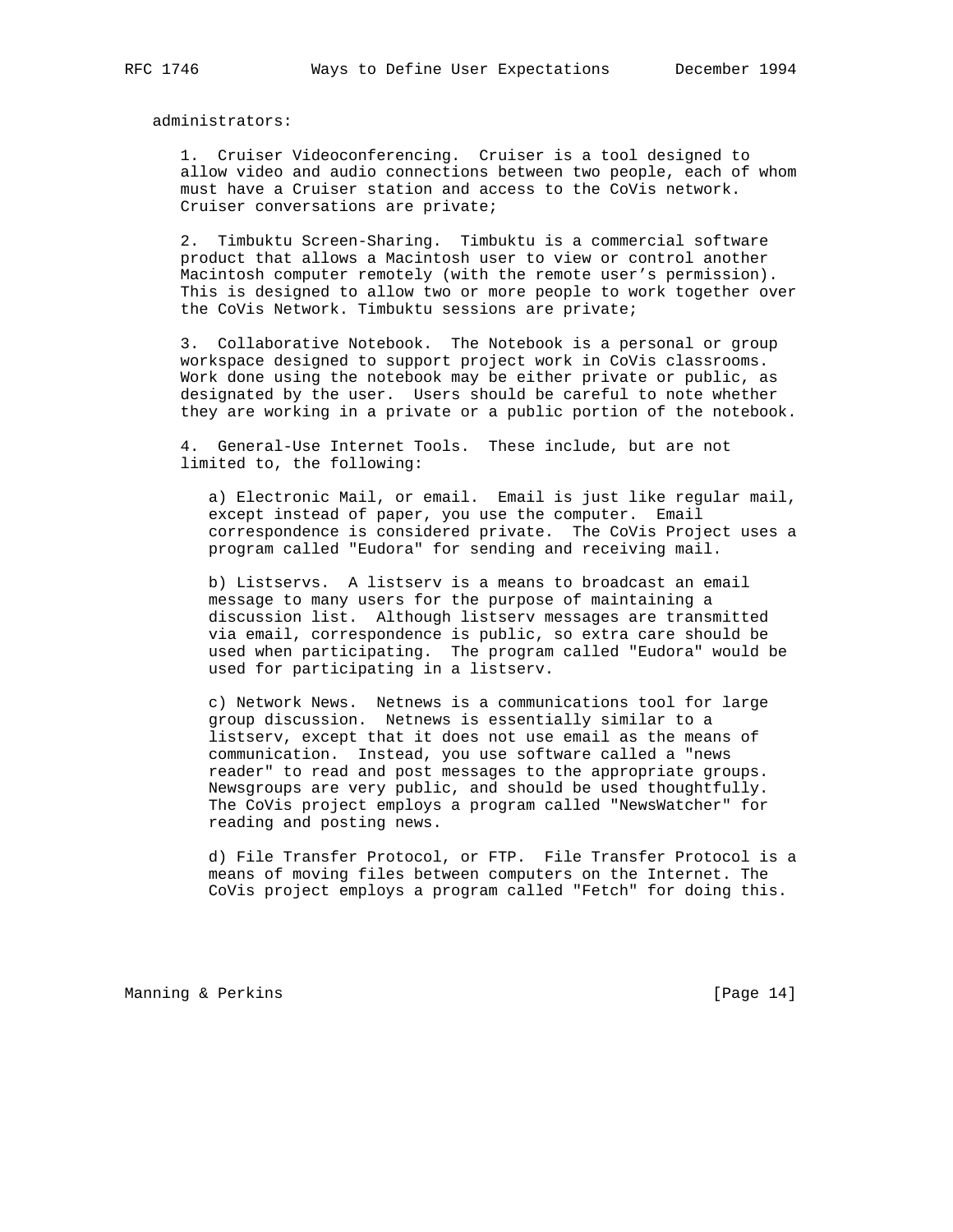e) Telnet. Telnet allows you to connect to other computers on the Internet, provided you know the machine's Internet address and appropriate password. All provisions of this document apply to members of the CoVis community while using remote computers via Telnet. The CoVis Project uses a program called "NCSA Telnet" for telnetting operations.

 f) Gopher. Gopher is a means of navigating the Internet via a menu-driven or point-and-click interface to the computer. Gopher is a very convenient way to retrieve files and information from sources all around the globe. For most purposes, it may be considered an easier form of FTP and can be used to initiate Telnet sessions. The CoVis Project uses a program called "TurboGopher" for gopher searching.

C. Who is a member of the CoVis community?

 All account holders on the CoVis Network will be granted access to all services the network offers. The following people may hold accounts on the CoVis Network:

 1. Students. Students who are currently enrolled in a CoVis class will automatically be granted a network account upon agreement to the terms stated in this policy;

 2. Teachers. Teachers of CoVis classes may hold accounts on the CoVis Network. Other teachers may apply for accounts;

 3. Scientists. Scientists who wish to collaborate on student projects will be granted CoVis Network accounts. The exact nature of the account (i.e., which services are available) will depend on individual circumstances;

 4. Researchers. The researchers conducting the CoVis project will hold accounts on the CoVis network;

 5. Others. Anyone may request a special account on the CoVis network. These requests will be granted on a case-by-case basis, depending on need and resource availability.

 Note: Except in special cases listed above, people from the larger Internet community are not part of the local CoVis community, and will probably be unaware of the existence of this policy. However, you should always treat people you "meet" on the network with respect, as if they were a part of your community.

Manning & Perkins [Page 15]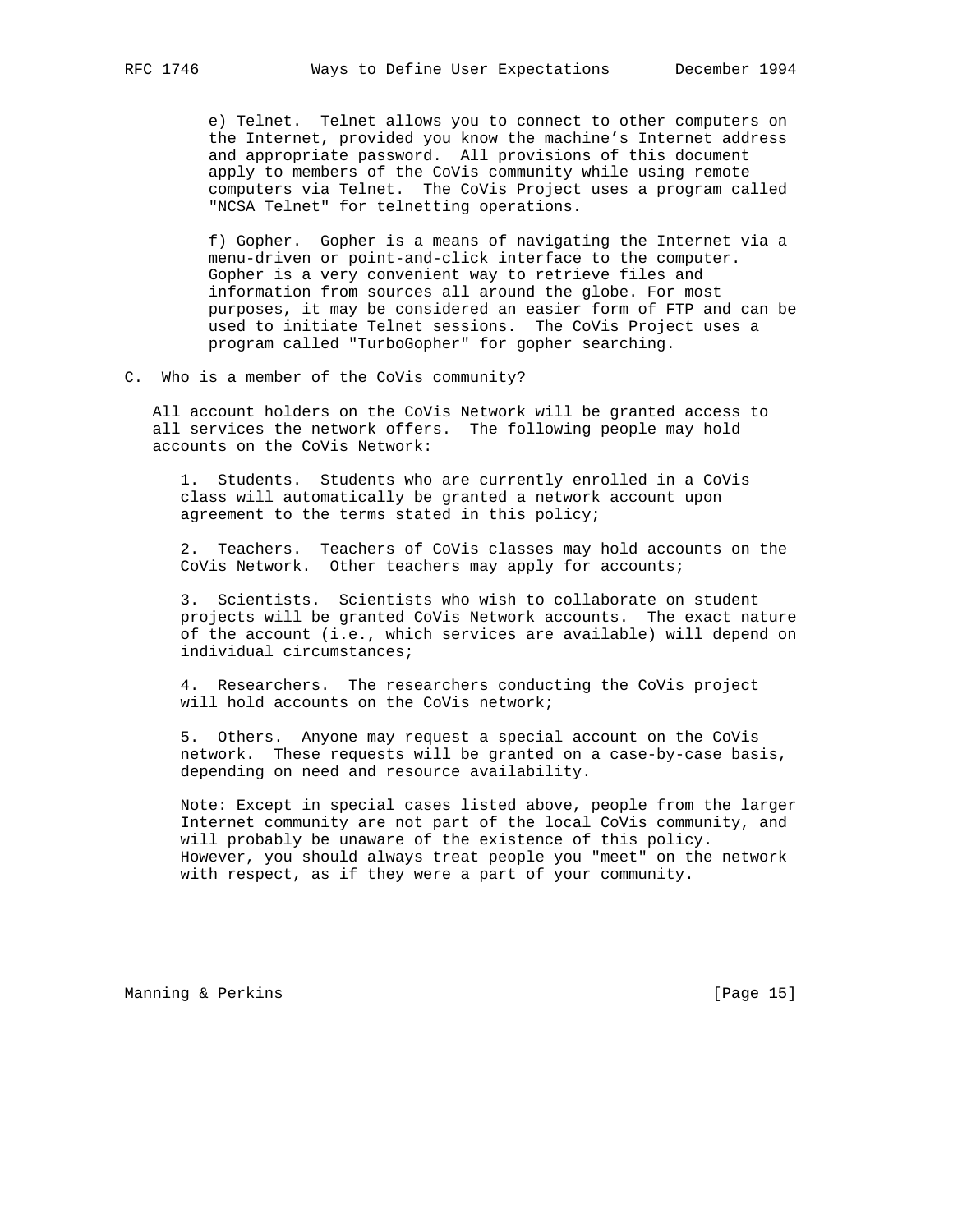# D. Privileges and Rights of CoVis Network Community Members

 Members of the CoVis community have certain network privileges and rights. These include:

 1. Privacy. All members of the CoVis community have the right to privacy in their email, Cruiser, Timbuktu, and notebook communications when so designated by the user. However, if a user is believed to be in violation of the guidelines stated in this policy, a system administrator or teacher may need to gain access to private correspondence or files. An attempt will be made to notify the user of such inspections whenever possible. As CoVis is primarily a research project, researchers may periodically make requests to study or view correspondence and files, but confidentiality is ensured in such circumstances. Also, it is important that users recognize the fundamental differences between public (e.g., news) and private (e.g., email) forms of communication, and shape their content accordingly;

 2. Equal Access. All members of the CoVis community will be granted free and equal access to as many network services as their technology allows. Exploration of the Internet is encouraged relative to the purposes of the CoVis Network;

 3. Safety. To the greatest extent possible, members of the CoVis community will be protected from harassment or unwanted or unsolicited contact. Any community member who receives threatening or unwelcome communications should bring them to the attention of a system administrator or teacher. Users must, however, be aware that there are many services available on the Internet that could potentially be offensive to certain groups of users. The designers of the CoVis Network cannot eliminate access to all such services, nor could they even begin to identify them. Thus individual users must take responsibility for their own actions in navigating the network;

 4. Intellectual Freedom. The CoVis Network must be a free and open forum for expression, including viewpoints that are strange, unorthodox, or unpopular. The network administrators will place no official sanctions upon the expression of personal opinion on the network. However, the poster of an opinion should be aware that other community members may be openly critical of such opinions. Occasionally, a message that you post may be met from outside the CoVis community with especially harsh criticism (a practice known as "flaming"). It is best not to respond to such attacks, unless you believe you are capable of a measured, rational reply. Personal attacks are not an acceptable use of the CoVis Network at any time. The CoVis Project does not officially

Manning & Perkins (Page 16)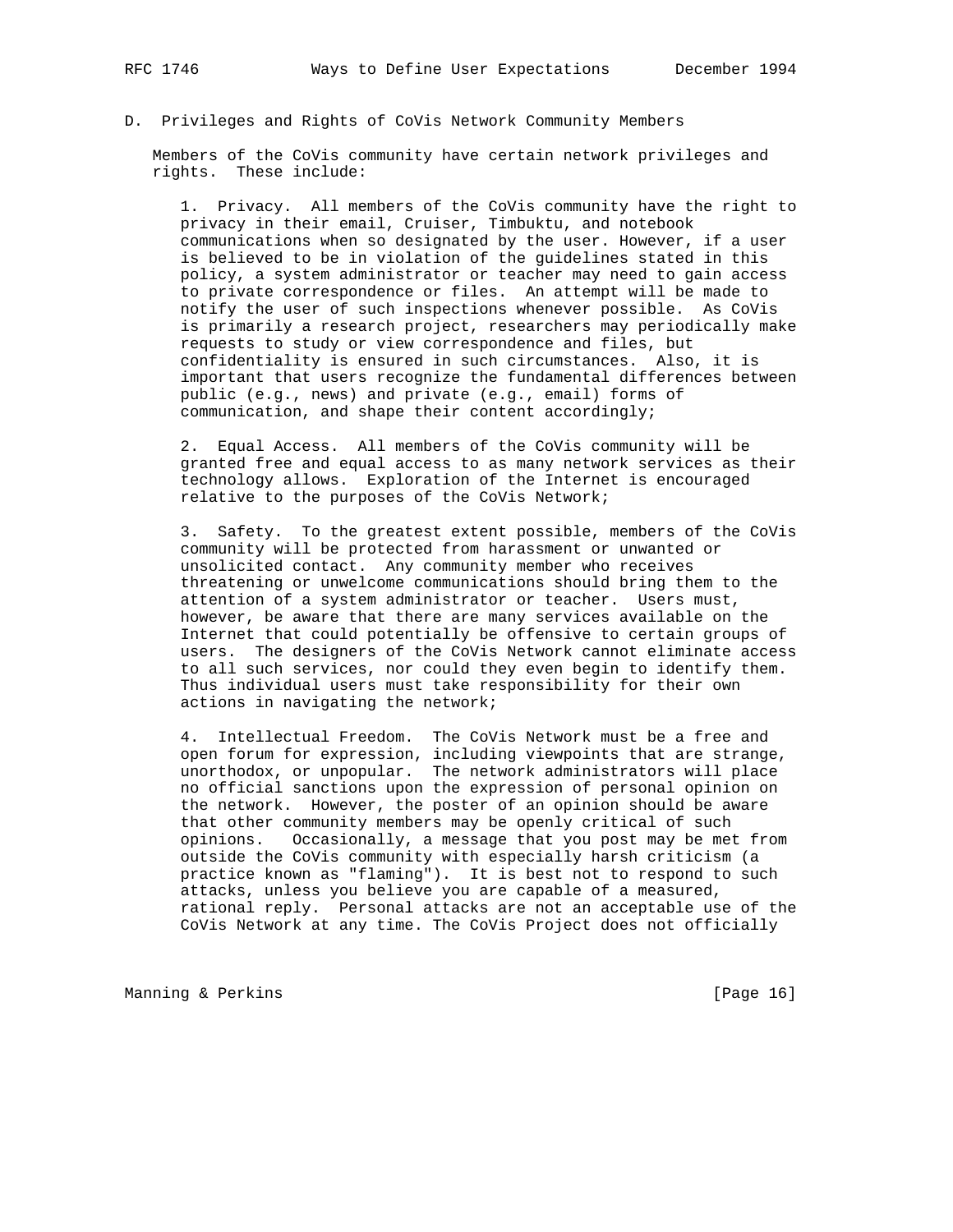endorse any opinions stated on the network. Any statement of personal belief is implicitly understood to be representative of the author's individual point of view, and not that of the CoVis Network, its administrators, or the participating high schools.

### E. Responsibilities of CoVis Network Community Members

 With the rights and privileges of membership in the CoVis Network community come certain responsibilities. Users need to familiarize themselves with these responsibilities. Failure to follow them may result in the loss of network privileges. These responsibilities include:

 1. Using appropriate language. Profanity or obscenity will not be tolerated on the CoVis Network. All community members should use language appropriate for school situations as indicated by school codes of conduct;

 2. Avoiding offensive or inflammatory speech. Community members must respect the rights of others both in the local community and in the Internet at large. Personal attacks are an unacceptable use of the network. If you are the victim of a "flame," take time to respond rationally, and bring the incident to the attention of a teacher or system administrator;

 3. Adhering to the rules of copyright. CoVis community members must respect all copyright issues regarding software, information, and attributions of authorship. The unauthorized copying or transfer of copyrighted materials may result in the loss of network privileges;

 4. Re-posting personal communications without the original author's prior consent is prohibited. To do this is a violation of the author's privacy. However, all messages posted in a public forum such as newsgroups or listservs may be copied in subsequent communications, so long as proper attribution is given;

 5. Use of the network for any illegal activities is prohibited. Illegal activities include tampering with computer hardware or software, unauthorized entry into computers, or knowledgeable vandalism or destruction of computer files. Such activity is considered a crime under state and federal law;

 6. Avoid the knowing or inadvertent spread of computer viruses. "Computer viruses" are programs that have been developed as pranks, and can destroy valuable programs and data. To reduce the risk of spreading a computer virus, do not import files from unknown or disreputable sources. If you do obtain software or

Manning & Perkins (Page 17)